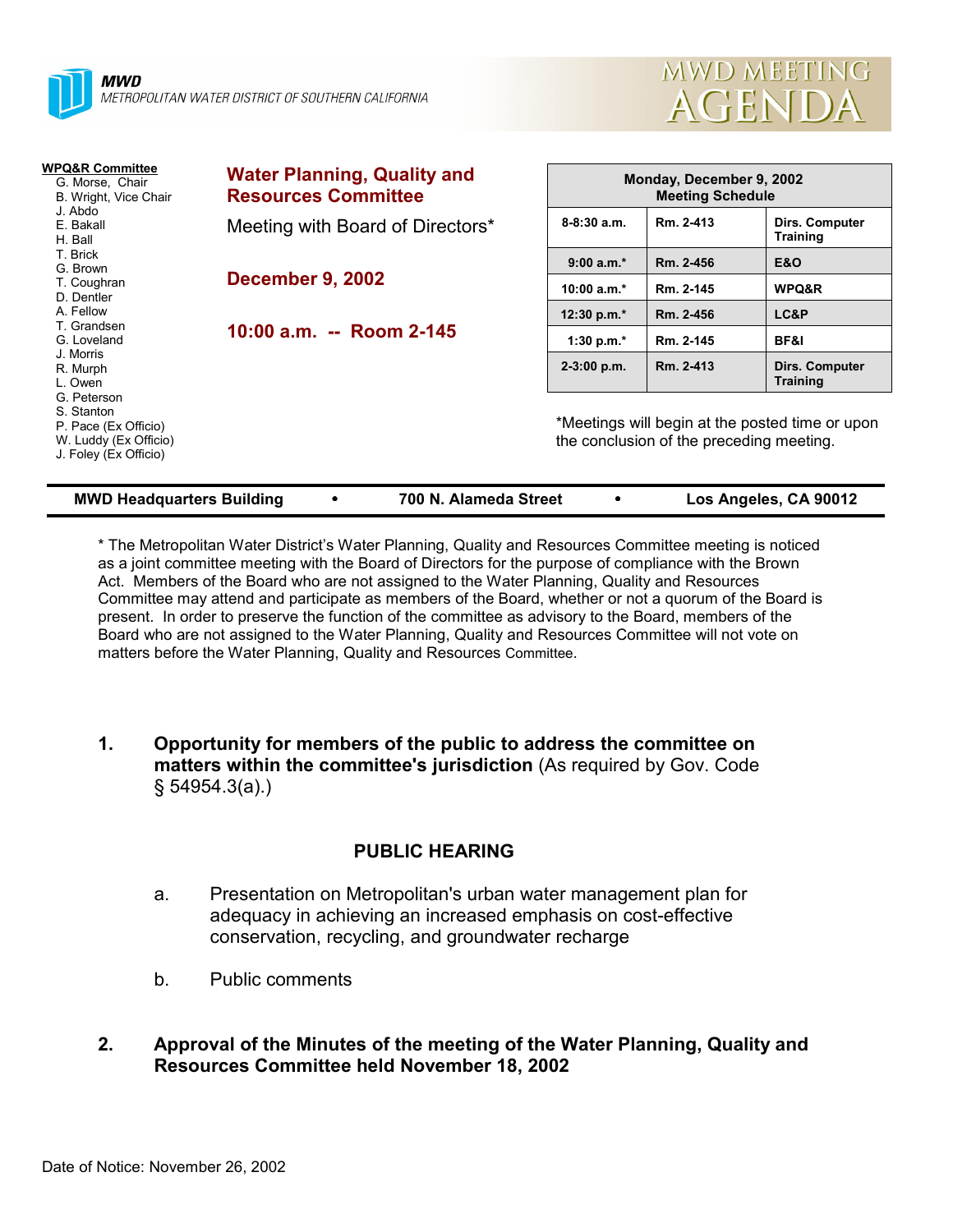# **3. REPORTS**

a. Oral report on Bay-Delta and State Water Project matters. (LC&P, WPQ&R)

#### **4. CONSENT CALENDAR ITEMS — ACTION**

**8-2** Authorize amendment to Memorandum of Understanding with the Friant Water Users Authority. (WPQ&R)

# **5. OTHER BOARD ITEMS — ACTION**

- **9-1** Authorize (1) finalizing contract terms and principles for Seawater Desalination Program agreements, and (2) development of Local Resources Program action plan for 2003. (WPQ&R)
- 9-2 Approve (a) agreement with Department of the Interior, Imperial Irrigation District, Coachella Valley Water District, Palo Verde Irrigation District, and San Luis Rey Indian Water Rights Settlement Parties for allocation of conserved water related to All American and Coachella canal lining projects, and (b) agreement with Bureau of Reclamation and Imperial Irrigation District to design and construct the All American Canal Lining Project. (WPQ&R) **(To be mailed separately)**
- 9-3 Authorize execution of Quantification Settlement Agreement and Related Agreements Pertaining to California's Colorado River Water Use Plan. (WPQ&R) **(To be mailed separately)**
- **9-6** Approve increased conservation credits funding of \$3 million for the High Efficiency Clothes Washer Program. (WPQ&R)

## **6. BOARD INFORMATION ITEMS**

None

## **7. COMMITTEE ITEMS**

- a. Review and discussion of Central Pool Augmentation Project
- b. Perchlorate Update